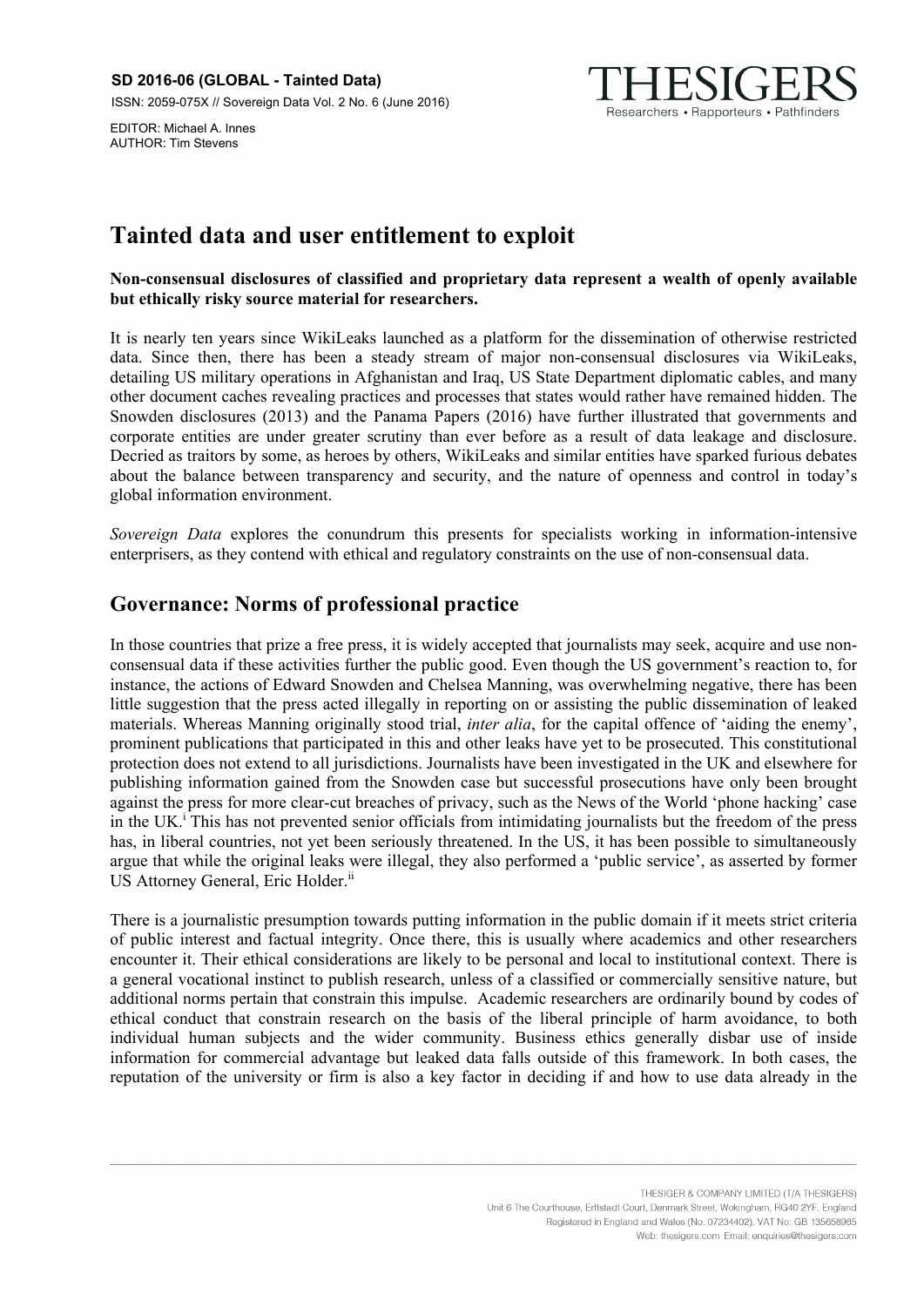public domain. Individual academic researchers, in particular, are often confronted with a very personal choice: whether to use 'tainted data', or not. Their decision-making processes reveal much about personal integrity and research for the common good, as well as judgements about what counts as public information and what can or should be done with it.<sup>iii</sup>

#### **Infrastructure: Caution and context**

Many of the recent revelations have had national security implications and academics working on these issues have resolved into two broad camps.<sup>iv</sup> International Relations scholars have been largely unsurprised by the content of leaks, for instance Cablegate (2010-11), in which quarter of a million US diplomatic cables were published online. Their central debate has been whether disclosure of this information amounts to the 'violation of a state privilege', and if such actions require formal sanction.<sup>V</sup> Disagreement on this issue registers amongst political elites too. On the one hand, senior US policy-makers called on the State Department to label WikiLeaks a 'foreign terrorist organization'.<sup>vi</sup> On the other, Defense Secretary Robert Gates thought the impact on US diplomacy 'fairly modest'.<sup>vii</sup> The current consensus seems to be that damage to the US from Cablegate has been limited and, in some respects, has shown a 'human' side to diplomatic interactions not often revealed to the public.

A second academic grouping considers mass leaks of national security information in a more emancipatory light. The reaction from sociologists and communications scholars to Cablegate, for example, has been tinged with anger and resignation, as well as a mildly triumphant, 'We Told You So'.viii Existing narratives of gross state impropriety and structural inequality are therefore corroborated by disclosures revealing 'new' data about state practices, which may then be used to fashion counter-narratives resisting these practices and furthering the public good. Decisions made about whether to use 'tainted data' tend, therefore, to be somewhat less rigorous than might be desirable, although this in no way detracts from the positive social impulse that drives them.

In both cases, ethics and politics are intertwined and there is no right or wrong way to approach 'tainted data' from this perspective. A more pragmatic solution lies in the methods employed when opportunities to use leaked data-sets arise. As with journalism, no researcher should rely solely on leaked material as an unproblematic source of empirical data. Just as journalists are taught not to base their stories on single sources, so too are academics, in particular, taught the values of caution and context. One criticism of post-Snowden reportage and analysis has been that researchers have been too keen to treat National Security Agency documents as single data-points, without due consideration of contextual factors, such as organisational politics and technical accuracy.<sup>ix</sup> Academics that have used the Snowden disclosures as foundations for empirical studies have been very careful to triangulate these data-points with other material already in the public domain, and to offer only cautious assessments of their wider social and political significance.<sup>x</sup> Moreover, the data-sets may be rather less revelatory than widely imagined, particularly as formal disclosure and transparency mechanisms, particularly in the US, already provide substantial information on and insights into state practices.<sup>xi</sup>

## **Stakeholders: Uncertainty and insecurity**

Most researchers are keen to utilise these data-sets but constrained by professional and institutional ethics. Some have avoided these issues entirely, citing established formal modes and mechanisms of state disclosure

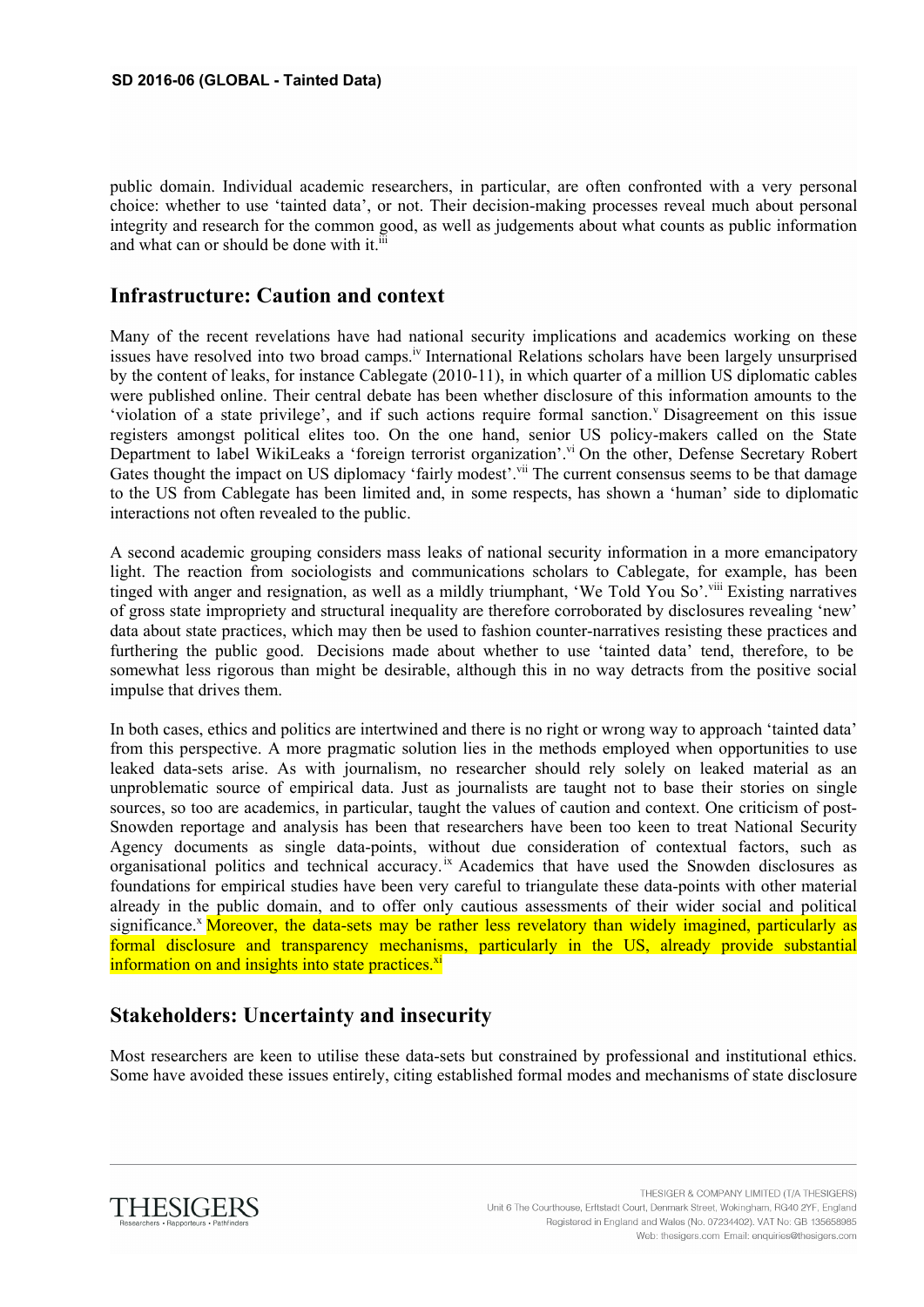and declassification, which for them remain sacrosanct. Disturbingly, some professional journals have *a priori* embargoed use of leaked data, citing legal concerns.<sup>xii</sup> In the absence of specific legal threats this may be considered an unnecessary extension of the principle of caution outlined previously. However, it is indicative of a general uneasiness that using 'tainted' data-sets may expose researchers to unwelcome state attention and possible legal challenge. In the field of national security, for instance, few wish to fall foul of often stringent laws regarding theft and subsequent use of government information, let alone accusations of subversion or treason. Considerations of personal and professional consequences clearly weigh heavily on many researchers' minds, particularly in the political sciences.<sup>xiii</sup>

As suggested above, this does not apply to all researchers and certainly not to all disciplines. Just as Edward Snowden appears to have made an ethical judgement that releasing classified NSA material was, on balance, in the public interest, researchers have to make similar decisions. There is a strong argument that once this material is in the public domain, it is fair game for all to use. The old rules that applied in the time of the Pentagon Papers (1971) no longer apply: the internet means that once in the public domain, something is always in the public domain. It is a one-way release of information and calls to 'return' stolen data look rather naïve in such circumstances.<sup>xiv</sup> Future technologies might be able to seek out and destroy specific data held on networked devices but, given offline storage media and the myriad locations in which data can be stored, this remains speculative at best. The 'nuclear option' of switching off portions of the internet would also not guarantee data deletion, nor would it serve wider societal interests.

This is not an argument that favours technological determinism over ethical considerations surrounding leaking and whistle-blowing, but a simple statement of fact. Legally, however, as the decision of the Library of Congress to block web access to WikiLeaks in 2010 clearly demonstrates, disclosure does not change the classified nature of leaked documents under US law.<sup>xv</sup> The obvious solution in this particular situation is to declassify all leaked documents, although this may dangerously incentivise potential leakers, and is unlikely to happen.

## **Conclusions**

The contemporary importance of mass disclosure of restricted data poses a major challenge to established modes of information control and dissemination. In the past decade, WikiLeaks, Snowden, Manning, the Panama Papers, and many other instances, have shown that institutions are, as famously described by surveillance academic David Lyon, 'leaky containers'. Xvi Previously discrete public and private sector entities are coming into increased contact with one another and the opportunities for information to flow from one to the other have produced a hybrid crisis over information control and institutional legitimacy. Just as governments and businesses were committing to greater transparency in their affairs, WikiLeaks and its fellow travellers have presented them with a *fait accompli*, in which radical transparency has been forced upon them, mediated by the global internet. Researchers whose professional activities demand they explore the workings of government, economics and diplomacy have found themselves in an awkward, and currently unresolved, situation. How should they negotiate the ethical and legal issues thrown up with this novel state of affairs, whilst continuing to adhere to the highest professional standards? Caution and context are admirable methodological principles to follow but do not exempt researchers from potential legal blowback and state interference. Ultimately, perhaps, to publish or not to publish will remain a matter of professional ethics, as no state will submit to radical transparency, and few researchers will ignore the opportunities presented in such fashion.